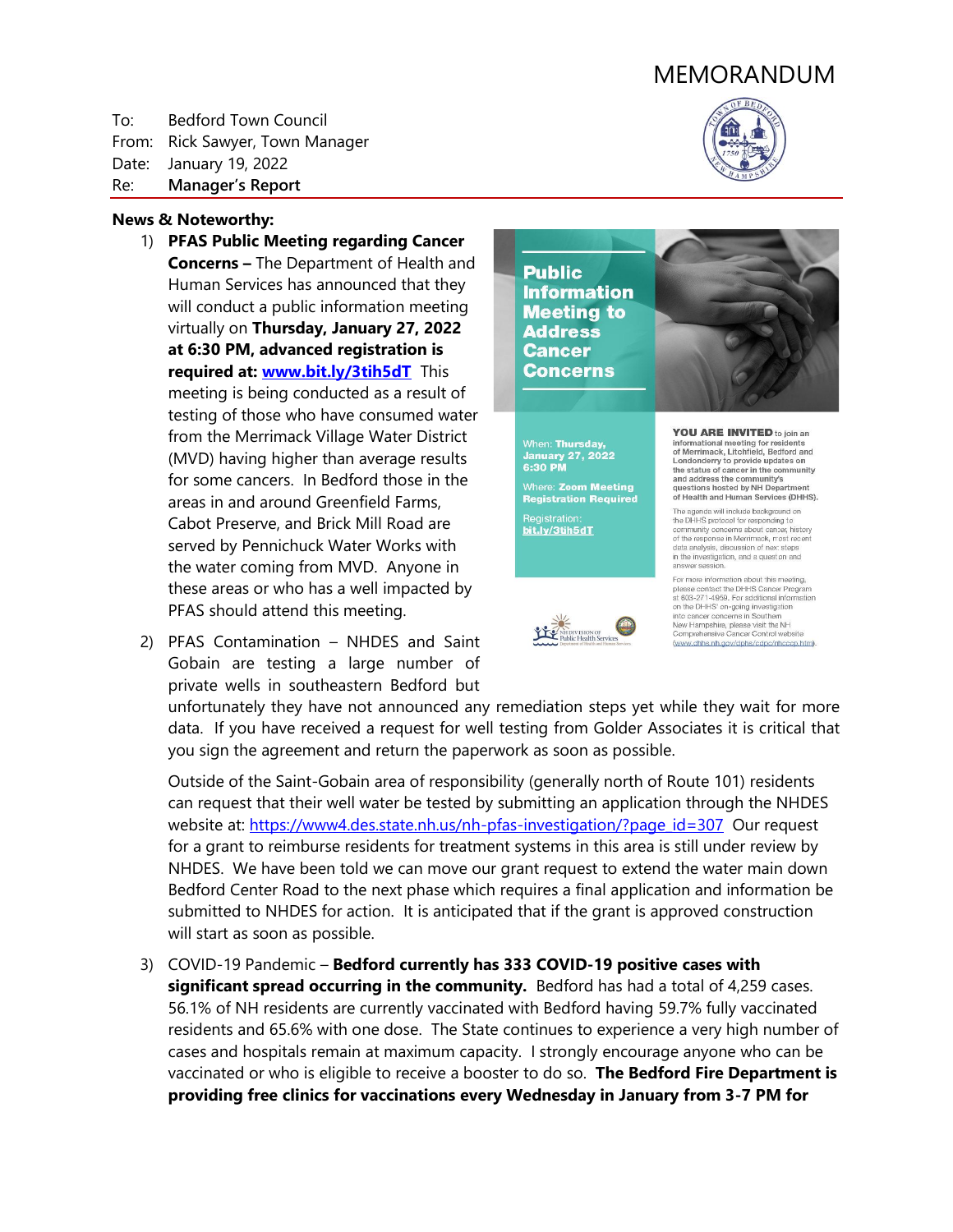## **those eligible 5 years of age and older, first dose, second dose, or booster for Pfizer. Appointments are required and can be scheduled by emailing [educlos@bedfordnh.org](mailto:educlos@bedfordnh.org)**

Our organization continues to be very highly impacted across all departments and we continue to adjust as needed and assist employees who test positive, become ill, or have exposures. It is possible that a department you need to interact with will be closed or short staffed at this time.

4) The registration period for open elected positions is January 19, 2022 through 5 PM January 28, 2022.

Open Town Elected Positions:

- Two Town Council positions (3-year terms)
- One Town Council position (2-year term)
- One Library Trustee (3-year term)
- One Trustee of the Trust Fund (3-year term)
- One Supervisor of the Checklist (6-year term)
- One Town Moderator (2-year term)

Open School District Positions:

- One School Board position (3-year terms)
- One School District Moderator (3-year term)
- One School District Clerk (3-year term)
- One School District Treasurer (3-year term)

Any Bedford registered voter wishing to file for Office must do so by contacting Town Clerk Sally Kellar at 472-3550. The Town Clerk will be available during office hours at the Town Office Building, 24 North Amherst Road and until 5 PM on the last day of filing.

As per RSA 669:19 candidates who file on the last day of the filing period shall do so in person before the Town Clerk.

- 5) As a reminder political signs are not permitted in any traffic island or on any town owned land without approval of the Town Council.
- 6) The Planning Board will hold the second and final public hearing on 3 proposed zoning amendments on January 24<sup>th</sup> at 7 PM. The amendments can be viewed on the Town Website at: [https://www.bedfordnh.org/DocumentCenter/View/5531/2022-Zoning-Amendments---](https://www.bedfordnh.org/DocumentCenter/View/5531/2022-Zoning-Amendments---Legal-Notice-and-Full-Text) [Legal-Notice-and-Full-Text](https://www.bedfordnh.org/DocumentCenter/View/5531/2022-Zoning-Amendments---Legal-Notice-and-Full-Text)
- 7) The Planning Board will hold a public hearing on January  $24<sup>th</sup>$  at 7 PM to consider an amendment to the Land Development Control Regulations regarding updated Impact Fees. The amendment can be viewed on the Town Website at: <https://www.bedfordnh.org/DocumentCenter/View/5553/2022-Impact-Fee-Update> and those with questions should contact the Planning Department at 472-5243 or [planning@bedfordnh.org](mailto:planning@bedfordnh.org)